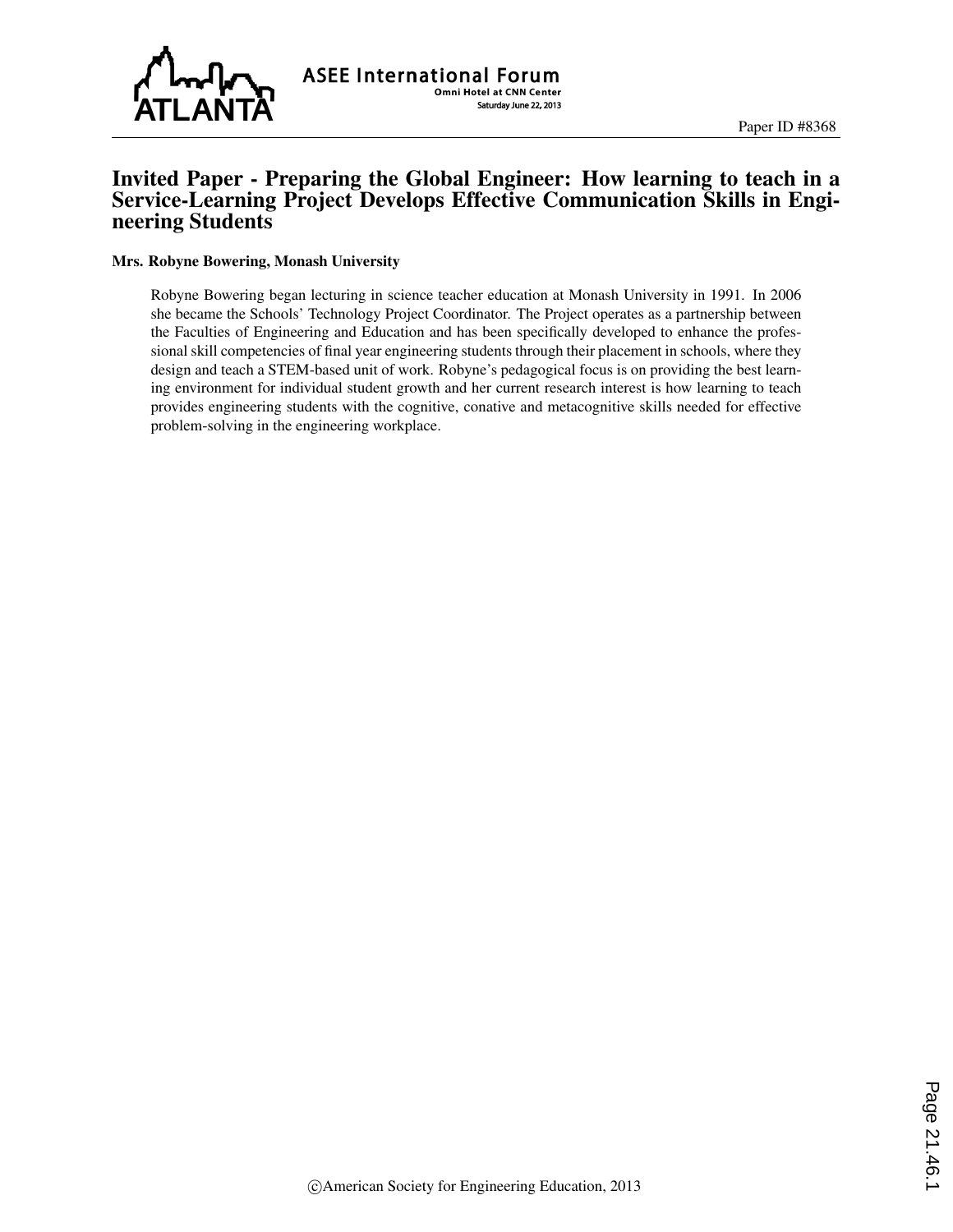Preparing the Global Engineer: How learning to teach in a Service-Learning Project Develops Effective Oral Communication Skills in Engineering Students.

## **Abstract**

Globalisation, mass migration, the digital revolution and a growing need for environmental stewardship are changing the way goods and services are designed, produced, distributed, consumed and disposed of. To be able to work successfully, both domestically and globally, engineers need the capacity to understand changing contexts, constraints and cultures and have the capability and drive to work with people who define and solve problems differently. As the engineering workplace evolves, there are increasing demands from industry for engineering faculties to produce student graduates who are technically able and possess proficient professional skills. Monash University's Schools' Technology Project has been specifically designed to develop a range of professional skills in their final-year engineering students. The project is a service-learning program placing students into schools to design and teach STEM-based (Science, Technology, Engineering and Mathematics) units of work. This paper is a phenomenological description of how the experiential learning opportunities provided during the project enhance one aspect of student professional skill development: effective oral communication.

## **Introduction**

'Engineers are hired, retained and rewarded for solving problems'<sup>[1]</sup>. Globalization, mass migration, the digital revolution and a growing need for environmental stewardship are creating new contexts and new types of problems for engineers to solve.<sup>[2]</sup> To be successful in the rapidly changing world, engineers need to be globally competent and locally relevant. Downey et al.<sup>[3]</sup> define global competent engineers as those who possess 'the knowledge, ability, and predisposition to work effectively with people who define problems differently than they do.' Engineering has become a discipline where the social and technical have become inextricably intertwined.<sup>[4]</sup> Engineers need to be technically able and proficient at managing relationships and building networks. They need strong social skills (a sub set of professional skills/soft skills/generic skills/transferable skills) in particular:

- effective oral communication skills able to differentiate and cater to different audiences.<sup>[2, 5]</sup> They need to be able to communicate efficiently in English, the official international language of business and the sciences. [6] They need to be purposeful when delivering information and instructions, and competent at interpreting information – verbal, non-verbal, written, visual and electronic; $^{[7]}$
- cogent interpersonal skills enthusiastic, collaborative workers who are open-minded and aware of their own perspectives and assumptions, and those of others.<sup>[2]</sup> They need to have cultural awareness, not just in terms of different ethnicities, but also the culture of organisations.<sup>[8]</sup>

Earl Dowell, Dean of Engineering at Duke University stated "…engineers who are adept at communications have a considerable advantage over those who are not..."<sup>[9]</sup> Effective technical and non-technical communication, as a two-way process, is paramount to an engineer's success. Yet the emphasis on developing communication skills in many engineering courses is limited to the one-way delivery of discipline-specific information through technical writing and the occasional oral presentation, supported by text and images on a screen. Oral communication in the broadest context is a learnable skill.<sup>[5]</sup> Despite this, studies from around the world reveal that it is the competency most frequently reported as being deficient in the engineering workplace.  $[6-8, 10]$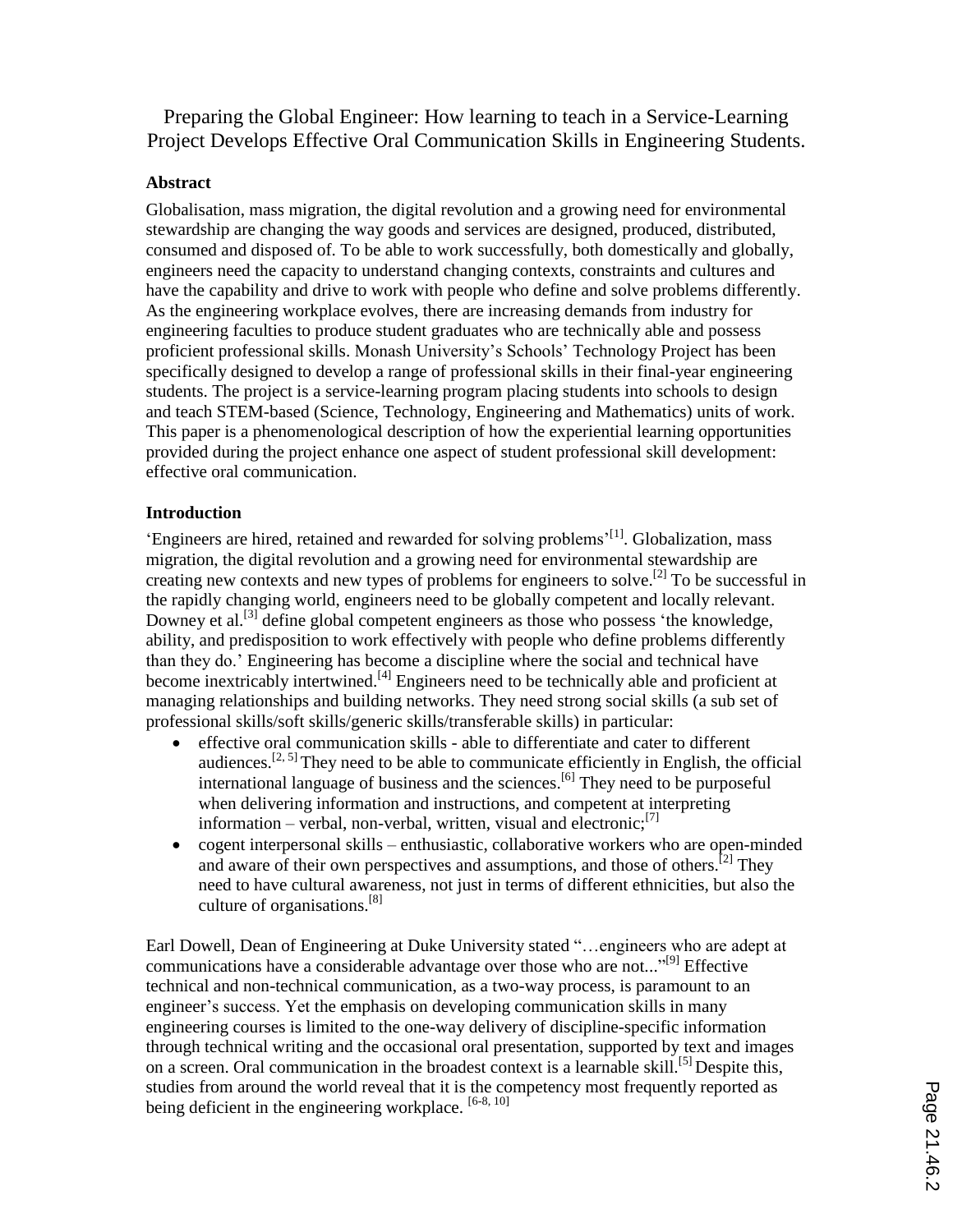Oral communication, like many skills identified by employers as insufficiently developed in graduates, can be enhanced through improved faculty teaching and learning methods. The new curricula should encourage deeper learning and understanding of context. They should contain among other things: integrated experiential activities, interdisciplinary perspectives, addressing different learning styles and helping students to develop life-long learning skills by assisting them to understand how they learn and provide a connectedness to the needs and issues of the broader community.[11-13]

Service-learning is a pedagogical practice that deliberately integrates community service activities with educational objectives. Students engage in meaningful learning through applied, active, project-based learning, drawing on multiple knowledge sources (academic and community knowledge, student knowledge and experience,).<sup>[14]</sup> They use what they learn in the classroom to solve real-life problems. They not only learn the practical applications of their studies, they become actively contributing citizens and community members through the service they perform.<sup>[15]</sup>

Trevelyan advocates that '… many aspects of engineering practice are closely related to teaching, particularly technical coordination and training. This creates an interesting opportunity to improve engineering education. If students learn effective teaching skills, first they will acquire social skills that will enable them to be more effective engineers, second they will learn the 'real technical stuff' better ...'<sup>[16]</sup>

This paper provides a brief overview of oral communication practice in the engineering workplace. It looks at the awareness that final-year engineering students have of the value that employers place on effective oral communication skills and then demonstrates how the Schools' Technology Project provides opportunities for engineering students to practise and refine their oral communication skills in a range of contexts with different audiences.

## **The role of oral communication in engineering practice**

Studies suggest that engineers spend around 60% of their working day interacting with people. The majority of this interaction is orally based communication: informal face to face, on site, in meetings, in training sessions, over the phone, etc.<sup>[4]</sup> Darling and Dannels' 'Report on the Role of Oral Communication in the Workplace<sup>,[10]</sup> indicated that practising engineers deemed message construction (being concise, clear and logical) to be the most important oral communication skill to have in the workplace. Interaction with others was a close second (interpersonal skills, teamwork, negotiation, asking and answering questions), followed by public speaking skills and delivery (confidence, preparation, etc.).

Trevelyan<sup>[17]</sup> reports that young engineers spend more time listening than talking during conversations, while Lee<sup>[18]</sup> suggests that the work performance of novice engineers can often be predicted by the quality of the social relationships they form with 'expert' engineers, and their willingness to ask for and accept guidance.

### **What is the Schools' Technology Project?**

The Schools' Technology Project (STP) is a semester-long, service-learning elective, open to fourth Year students from all engineering disciplines at Monash University's Clayton Campus. The Project operates as a partnership between the Faculties of Engineering and Education and local elementary and high schools. It is one of two engineering units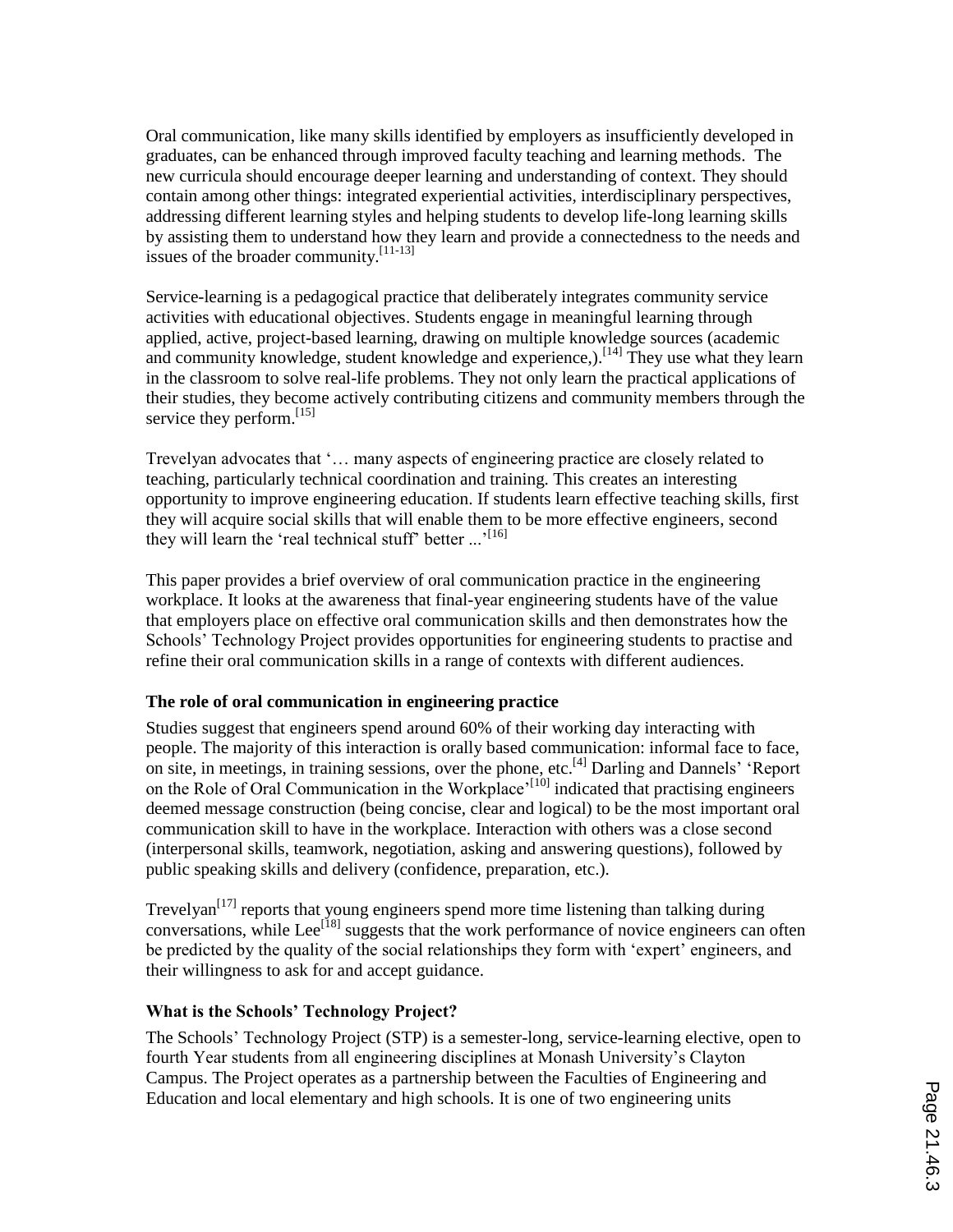recognised in the Monash Passport: Act Program, a University-wide framework, 'providing students with the opportunity to develop a range of skills and abilities, through community engagement, work-integrated learning activities and peer-to-peer learning, that not only serve as a foundation for career development, but can also be applied to transform local and international communities'.<sup>[19]</sup>

At the start of the semester, the STP students participate in a series of workshops on: understanding how we construct and retain knowledge, different learning styles, effective communication and presentation skills, motivation, goal setting, lesson planning, leadership and reflection. They are then placed into a suitably matched school to plan, organise and teach a STEM-based unit of work. The STP students specifically design their unit of work (project) around the brief given to them by their supervising teacher and the interests and capabilities of the children that they work with. The projects are typically 12+ hours long and are delivered over six weeks. Two or more STP students, preferably from different engineering disciplines, are placed at the same school; they work with the same grade level of students, on the same topic but with different classes. This enables the students to plan their classes and reflect on their learning with a colleague.

For the schools involved in the Project, the engineering students bring to the classroom novel, authentic learning experiences and an understanding of the work of engineers. Peter Hall, Victorian Minister for the Teaching Profession, described the project as '…not only brilliant because of the unique learning experience it creates for students, but it doubles as hands-on professional development for teachers. The Schools' Technology Project inspires not only the students, but the teachers themselves. They see how hands-on, inquiry-based learning activities can energise theoretical concepts and in turn motivate and excite students'.<sup>[20]</sup>

The school placement provides the STP students with a supportive, professional workplace, where they are encouraged to step outside their comfort zone, in order to develop a wide range of professional skills.

"*The STP has been one of the most rewarding units I have taken during my time at University. The various teaching sessions have put me into situations where I can learn and improve on my soft skills in real-life situations, which is much better than learning purely based on theory. It also allowed me freedom to fail, learn from my mistakes and practise what I have learnt effectively.*" (Andrew)

Since its inception in 1991, nearly 1300 engineering students and over 30000 elementary and high school students (and their teachers) have benefitted from their involvement in the Project.

### **Setting the context for the need to develop effective oral communication skills**

In the first week of the elective the students complete an assessment task requiring them to:

- 1. Look at the student competency outcomes outlined by the following engineering program accrediting agencies: Engineers' Australia, ABET, Inc. and EUR-ACE®, and at the CDIO Syllabus to get a feel for the engineering competencies that are considered to be important around the world.
- 2. Conduct an informal audit of their personal professional skills.
- 3. Analyse and respond to Nair et al.'s 'Re-engineering graduate skills a case study'.<sup>[21]</sup> A study of the 2007 Monash University survey of employers' satisfaction levels of their Engineering graduates. The students are reassured that the findings are typical for similar surveys conducted throughout the world, and certainly not unique to Monash or Engineering. In their response, the students need to state whether they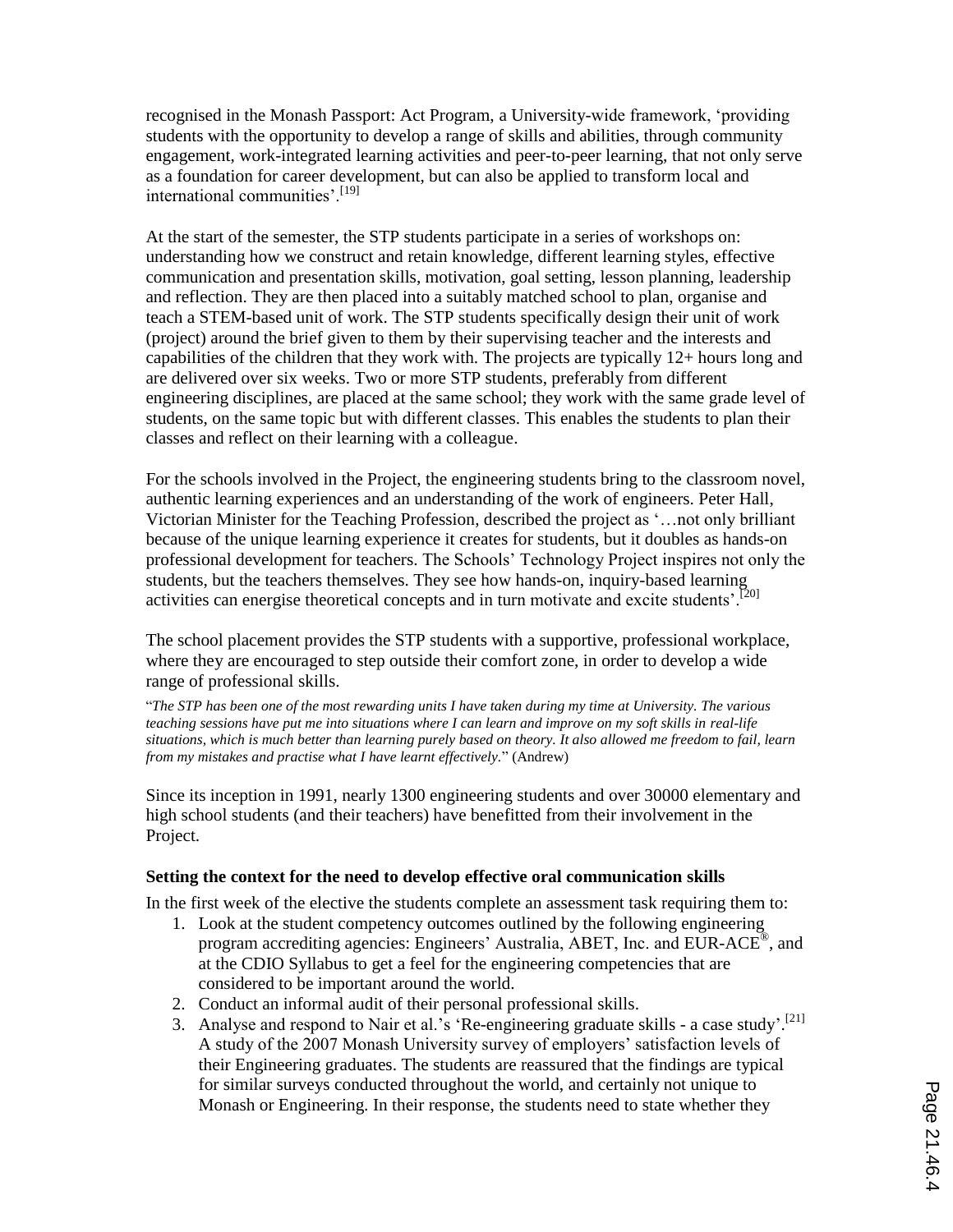agree or disagree or are surprised with the survey findings and back up their statements with relevant examples from their studies or work experience.

4. Identify three professional skills that they will specifically work on developing during the semester and the measures they propose using to evaluate how successful they are in meeting their goals.

Analysis of the student responses from 2010 to 2012 (322 students) indicated that nearly half (48%) of the students were unaware of the value that employers placed on professional skills. Most assumed that their technical skills, based on their subject selections and results at University, would be more than adequate for them to secure and thrive in their first engineering job.

"*I was under the impression that the best person for the job was always the person who was the most technically able, this article has broadened my understanding of the credentials that are required by employers*." (David)

Eleven per cent of the students were indignant at the findings, convinced that they possessed more than adequate professional skill levels. Unfortunately, these students tended to have a limited understanding of the range and context in which many of the skills are used the workplace. For example, two students attached a copy of a mark sheet their group had received for an oral presentation in another subject, whose opening comment was 'Your presentation was better than 99% of the presentations I see at conferences'. From my experience, this is not necessarily the highest bench-mark to assess effective presentation standards by and this one comment led the students to believe that they had outstanding oral communication skills.

A total of 4% of students were complacent about the findings.

"*Engineers around the world are hired for their technical skills and problem-solving abilities. They are not known for their communication skills and people skills.*" (William)

The remaining 37% of students were not surprised by the important role that proficient professional skills play in the workplace; interestingly, most of these students were already working part-time in industry.

Two thirds (68%) of the students believed that Universities need to be more proactive in addressing industry concerns, or at least alerting their students to the concerns.

"*The issue is best addressed with a complete restructure of HOW subjects are taught and assessed, rather than WHAT is taught...apart from group projects, the engineering course is primarily just counter-productive solo work and self-reliant study.*" (Peter)

A number of students lamented that a lack of lecturers with competent social skills was probably a contributing factor to them not placing much value on developing their own skills.

"*Most lecturers are dry, have terrible communication skills, and form no personal one-on-one relationships with students. There is never any attempt to make learning interesting, relevant or fun.*" (James)

The two most frequently selected professional skill goals set by students enrolled in the STP over the past 3 years have been improving oral communication (66% of students) and developing interpersonal skills with colleagues and clients (28%). This formative assessment task explicitly informs the students that developing their professional skills is an integral part of their engineering education. Allowing the students to identify and choose the professional skills they most need to work on gives them ownership and responsibility and is a powerful motivating tool.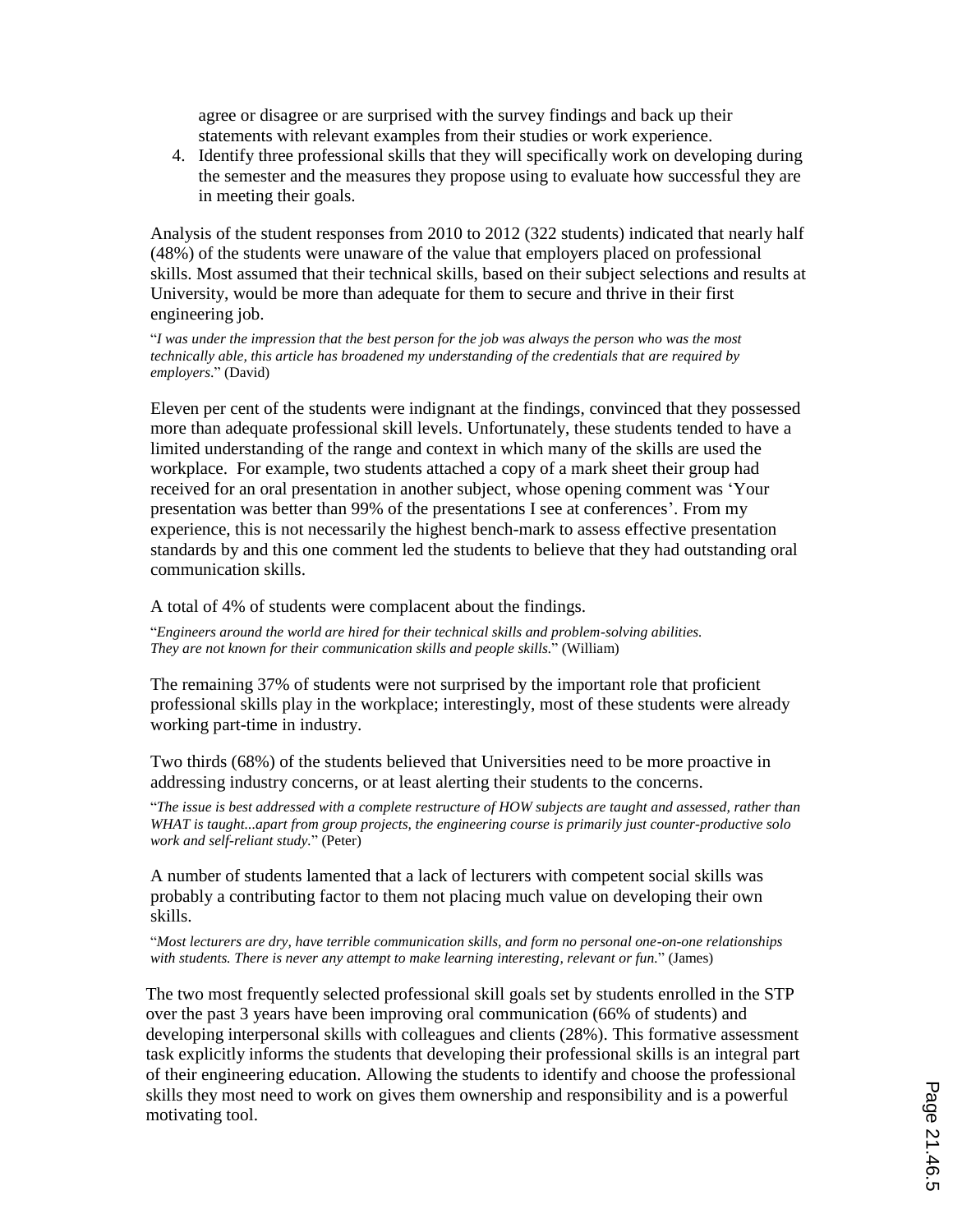### **How the placement provides authentic contexts for oral communication development**

**Understanding the client's problem and perspectives to define the project:** The ability to accurately deconstruct ill-defined problems and interpret the client's desired explicit and implicit project outcomes is vital to the overall success of a project. The client's whole project experience impacts on the professional reputation of those directly involved in the negotiation process and their employer.

The week before the STP teaching placements begin, a briefing meeting is held between the STP students working at the same school and their supervising teachers (the client). The STP coordinator attends each meeting as facilitator and mentor. The main purpose of the meeting is to negotiate the commitments (days/times when the STP students will teach, teacher expectations, e.g. lesson plans will be emailed through two days before each session; and Monash and student expectations, e.g. the type of feedback required) and to establish the broader aims and learning objectives of the project (e.g. hands-on, problem-based learning, with an emphasis on fair testing and team-work). The meeting also provides an opportunity for the STP students to begin building a rapport and trust with their client.

The teachers come to the meeting knowing the big-picture learning outcomes they want for their students, but don't know how to achieve them authentically using engineering knowledge and skills (Engineering as a subject, is not officially included the Australian School Curriculum). To ensure that their first meeting with the client is productive, the STP students need to have conducted some preliminary research and bring relevant suggestions and ideas to the discussion table. The STP students learn that the effort they put into preparing for the meeting not only provides them with the confidence to 'sell' their ideas, but also provides a tangible structure for the discussion and a guide to the types of questions they need to ask their client e.g. can we conduct parts of our lessons outside? Do any students have special needs that we should accommodate in our planning?

"*We knew that our teachers were keen for the Grade 5 classes to work in small teams on a design/construction project. We were keen to work on a project that we thought the children would find exciting and would use information from both of our backgrounds - civil and materials engineering. Designing and building trebuchets that could launch a tennis ball across the school oval, sounded like a great idea. Dave and I took the liberty of attending our first meeting with a draft of our proposed lessons, a prototype of a simple trebuchet that could be built by the students and a You-tube clip, showing trebuchets in action. The teachers loved the idea and were impressed with our initiative.*" (Simon)

At the conclusion of the briefing meeting, the STP students spend at least one hour observing their client teaching the children that they will work with. They are provided with a list of teacher and student behaviours to pay attention to. For example: how did the teacher give out instructions; were they written, verbal, demonstrated or a combination? Were they repeated more than once? Were they 'chunked'<sup>[22]</sup> into bundles? What non-verbal communication occurred? How did the children respond? Guided observation<sup>[23]</sup> plays an important role in the STP students seeing that effective communication is often more about how a message is delivered rather than what the message is.<sup>[24]</sup> The observation session provides the students with the opportunity to see how their learning from the STP workshops translates into the classroom. The modelling of effective communication and interpersonal skills by the teacher provides the STP students with a concrete experience to reflect on and consider using when they start teaching.<sup>[25]</sup>

At the conclusion of the observation session, the engineering students spend 10-15 minutes introducing themselves to the children, explaining what engineering is, what they are going to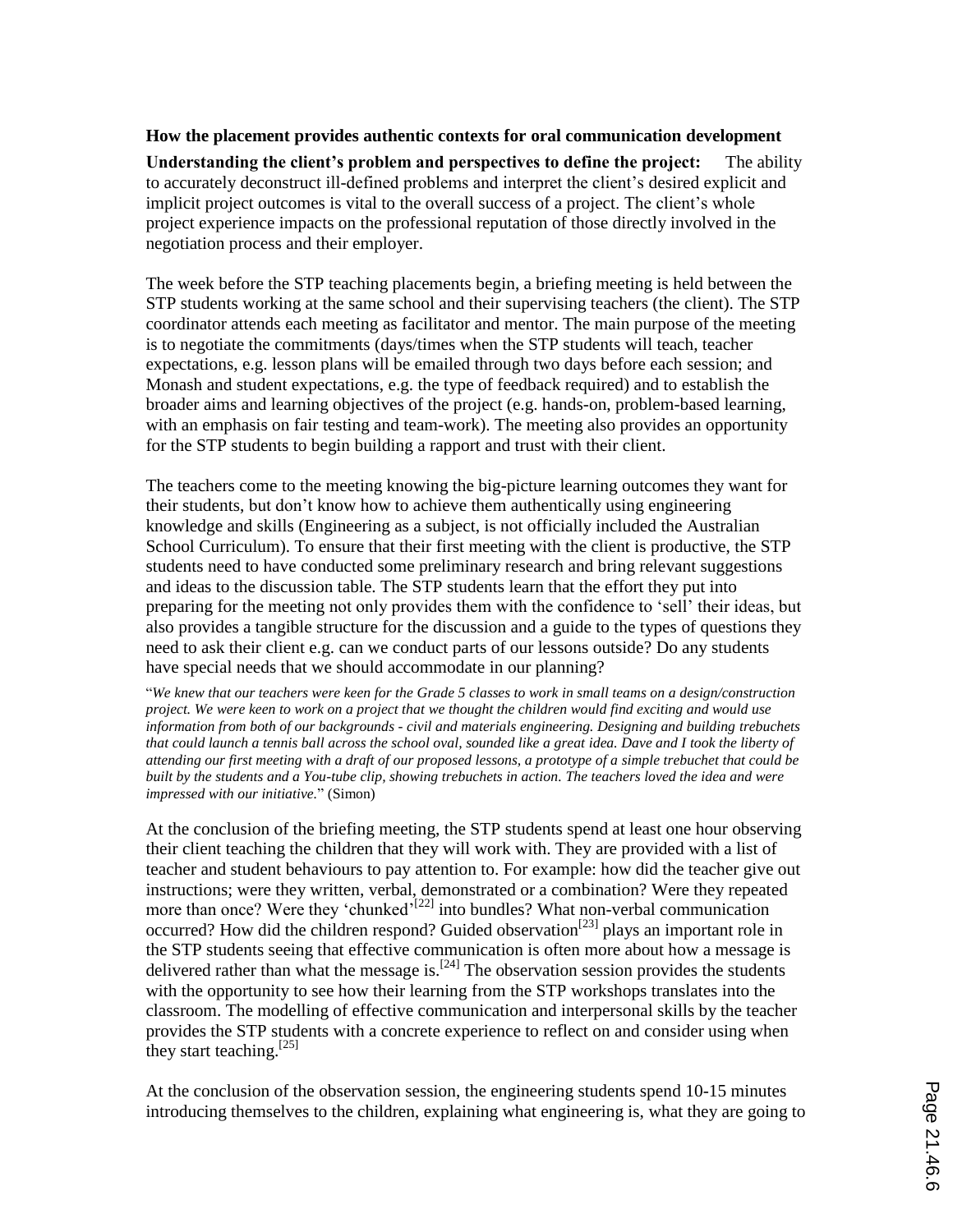be teaching over the next few weeks and discovering what in particular the children might like to find out about or do during the project sessions. This short introduction to standing up and talking in front of a relatively large group on a topic that they know more about than anyone else in the room, provides the STP students with a much-needed confidence boost. It also gives them some insight into the prior knowledge and interests of the children they will work with. The initial visit to the school provides the STP students with some understanding of the culture of the school. They get a feel for the types of relationships that exist between teachers and their students, the type of learning that occurs in the classrooms (student-centred or teacher-centred, prescriptive or exploratory, intrinsically or extrinsically motivated) and the protocols around being a visitor to the school. The quicker the STP students can fit in with the accepted norms, the more enjoyable their placement is for them, their client and the children.

Before the engineering students officially begin planning the scope and sequence for their project, they meet with the STP coordinator to clarify their understanding of their client's objectives for the project. This meeting provides the STP students with a timely reminder of the importance of listening to their client and keeping their client's perspective of the project's outcomes at the forefront of their thinking. For many of the STP students, their focus for the project has become centred on what the children will do, rather than what the children will learn as a result of doing…

**The importance of purpose and learning the skills of collaboration:** Effective oral communicators in the classroom, the boardroom or on site speak with a purpose. They know upfront whether they want to convince, inform, identify a problem or open up a discussion and they structure their conversations and presentations accordingly.

To be successful in their teaching, the STP students need to visualise the 'big picture' of their project first, so that they can plan and structure the individual lessons appropriately. To see their project as a whole and to begin the process of collaboration, students working at the same school (planning team) work together to construct one concept map $^{[26]}$  containing all the key ideas, terms and activities that could be included in the project. As they create links on the map, groupings of like information and activities form helping the students to identify individual lessons, and they begin to recognise which ideas are critical to meet the project's objectives versus those that are 'nice to know but not necessary' and where contingencies need to be considered. The process of forming the project's overall structure brings out interesting interdisciplinary discussions can reveal misconceptions in individuals' understandings.

Most teams then make the decision to split the planning for the individual lessons between them. The sharing of the responsibility for developing lesson plans often brings a more sophisticated level of team-work than is typically seen in other student group projects. They can't simply rely on the 'divide and conquer' approach to doing a group assignment, as all members of the team ultimately need to take ownership of each lesson plan as they will be solely responsible for understanding and delivering all the content, organising the activities and answering questions once they begin working in their separate classrooms. When the students meet again to share their plans, it is done critically and collaboratively. Every member of the team needs to leave the meeting with more than just the physical plans and PowerPoint presentation of 'what' will be done 'when' and by 'whom'. They also need a clear understanding of 'why' specific components have been included in that particular sequence, excluded or modified and be aware of 'how' to introduce/demonstrate an idea or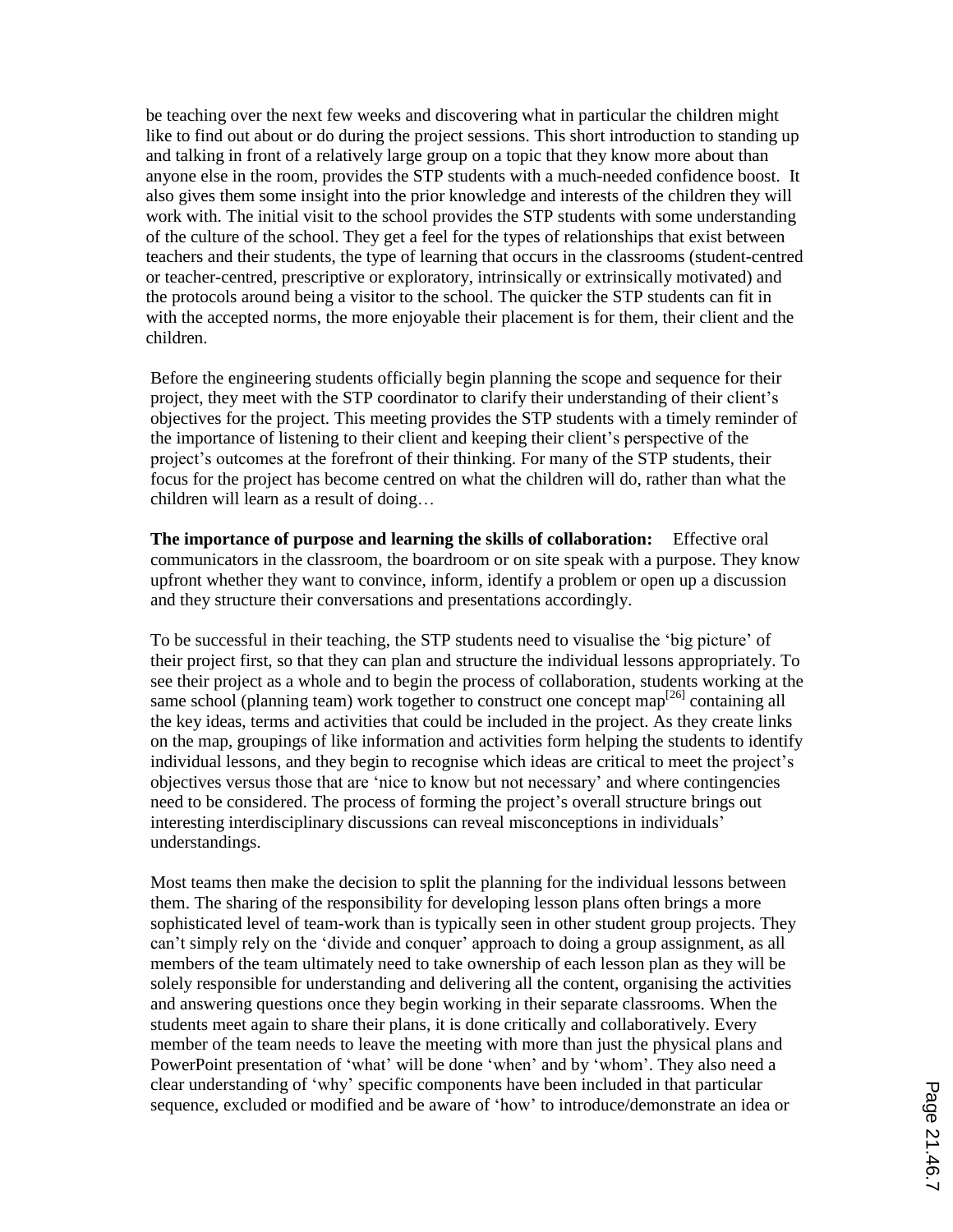run an activity so the children will learn how to apply, analyse, evaluate or create. Having a clear understanding of the purpose of each lesson component increases the chance that the messages delivered in the classroom are valid, logical, concise and clear, and gives the STP student the confidence to deliver the lesson and the flexibility to appropriately change components of the lesson on the spot if necessary.

"*Being an international student, I have had a lot of self-doubts especially when it comes to communicating with people from different language and culture backgrounds. The school placement had given me a huge confident boost as it made me realize that I could actually communicate efficiently and it was my lack of knowing how to prepare and lack of confidence in my head all along that was preventing me from doing it.*" (Jacky)

**Knowing and catering to your audience:** Effective communication is measured by the quality of the message that is received and understood rather than by the quality of the  $\frac{1}{2}$  message that is delivered.<sup>[27]</sup> If we want to be effective communicators, we must be prepared to connect with our audience and adapt to their needs.

The STP students are encouraged to use BSCS's 5E Instructional Model<sup>[28]</sup> for their lesson planning. This approach uses Engage, Explore, Explain, Elaborate and Evaluate phases to identify the prior knowledge of the children in their classes and creates the interest/ motivation for them to want to know more. The different phases provide relevant opportunities for the children to investigate and question new ideas, language and concepts until they can comfortably scaffold the new knowledge onto their existing knowledge and are able to own and apply it. The Explore phase is particularly useful for connecting with audiences with a non-technical background or a language background different to the presenter, as the audience can learn the basics in their language, which can later be translated into the appropriate jargon during the Explain' phase.

"*This week I learnt my second lesson of teaching… There is no such thing as a concept too difficult for a student to grasp – the key is teaching in a way that students can understand.*" (Hoon)

The 5E model also encourages instructors to design learning environments that are accessible to audiences with a variety of different learning styles and preferences. The STP students are introduced to, and complete an assessment task on, two learning style theories, Felder-Silverman's Index of Learning Styles<sup>[29]</sup> and Fleming's VARK<sup>[30]</sup>, in the workshops that run before the school placement. In their lesson planning, they are expected to consider the learning style preferences of the children they teach so that they include the appropriate means (analogies, associations, demonstrations, models, small group discussion etc.) and methods (verbal and non-verbal communication, timing of questions and thinking etc.) of communication to ensure the successful understanding of instructions/, ideas and concepts.

One of the advantages of the STP students working with children is that children are not embarrassed to say that they don't understand the idea being explained and will quite happily ask for the same concept to be re-explained multiple times. Explaining the idea the same way, using the same example each time does not help. The STP students quickly learn that as part of their planning for effective communication, they need to think of multiple ways of explaining the same idea and consider what types of examples would be most appropriate for their audience.

"*Before STP, I wasn't aware of the different learning and communication styles and often found myself frustrated and annoyed when people didn't get ideas that I found easy and straight forward. Understanding the different styles means that I can now change the way I explain things so that more will understand what I am trying to say. This will definitely benefit me when I transition into the workplace, and will give me an edge in communication.*" (Ellen)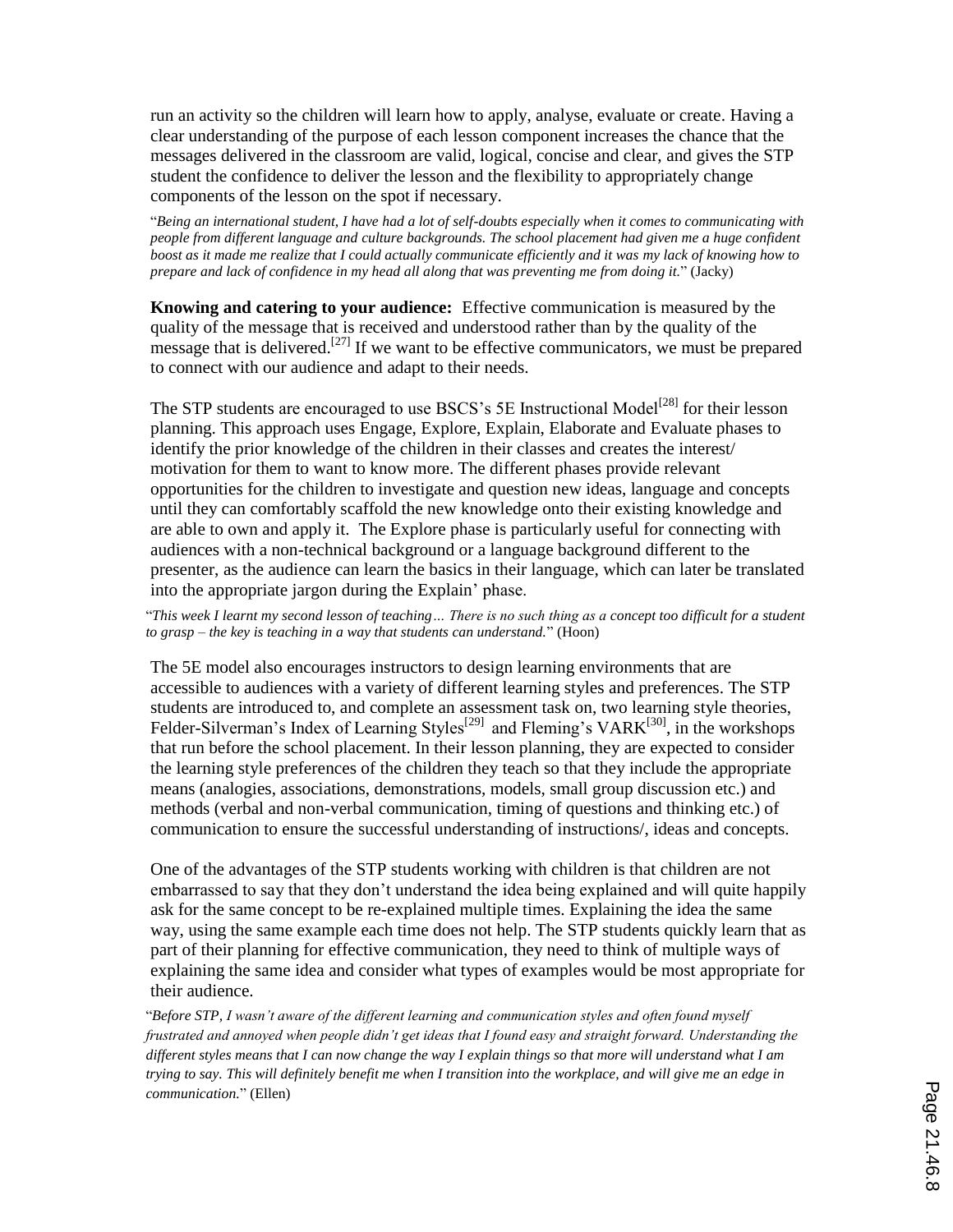**Oral communication during the placement:** The teaching placement provides the STP students with the opportunity to practise effective two-way communication in a variety of contexts with multiple audience types, requiring them to adjust their style accordingly. They talk with their client to establish and clarify expectations, to discuss and negotiate ideas, to establish a rapport and trust and to seek and respond to constructive feedback. They explain their project to the School Principal and what learning they are gaining from the experience. They communicate with a large group of children to engage, inform and convince them, to explain technical concepts, give instructions and demonstrate how to do things. They work with small groups of children to motivate them, build team work, identify problems, resolve conflict and discuss and consolidate ideas, and work with individuals to understand their thinking and answer their questions. They collaborate with their peers to exchange ideas, create resources and solve problems and they talk with their mentor (STP coordinator) about their progress, concerns and learning and to organise the loan and use of equipment. While there is a considerable emphasis on teaching children and working with the constraints and culture of a school during their placement, the students are also required to reflect on lessons learnt in the classroom and how they will be able to transfer their new learning into the workplace.

**The role of feedback and reflection:** The opportunity to teach a lesson, receive immediate constructive feedback and reflect on what worked and why, and what didn't work and why with their teacher, colleagues and STP coordinator before planning the next lesson plays an important role in developing student capacity and confidence. Feeling comfortable about asking for guidance and strategies empowers the students to try new means and methods of communication and grow as a result.

"*I have learnt that asking for help appropriately is a sign of strength, not a sign of weakness.*" (Andrew)

#### **Conclusion**

Students learn best when they are active participants in their own learning, when their learning is purposeful and challenging and they are provided with opportunities to apply their new understandings to authentic tasks. Students need to be able to evaluate their own learning and see opportunities to apply it to new contexts.

The Schools' Technology Project provides engineering students with a comprehensive approach to enhancing their oral communication skills required for global competence. The students understand up front the value that accrediting bodies and employers place on effective communication skills, providing the motivation for knowledge, skill and attitude development throughout the elective. The students are active participants in their learning and their communication of knowledge and collaborations with others are authentic.

The school placement provides a supportive, professional environment for the engineering students to practise and refine their oral communication skills. Schools are places where effective two-way communication is the focus, and where planning for effective communication, having a purpose, knowing one's audience and reflecting on learning is paramount. Schools are places of multiple perspectives and personalities, where there is never one right way for communication to occur. They are places of learning, where stepping outside comfort zones is encouraged and mistakes made are viewed as opportunities for learning and growth. Teachers have the expertise to guide and give constructive feedback and children are the barometers of communication success.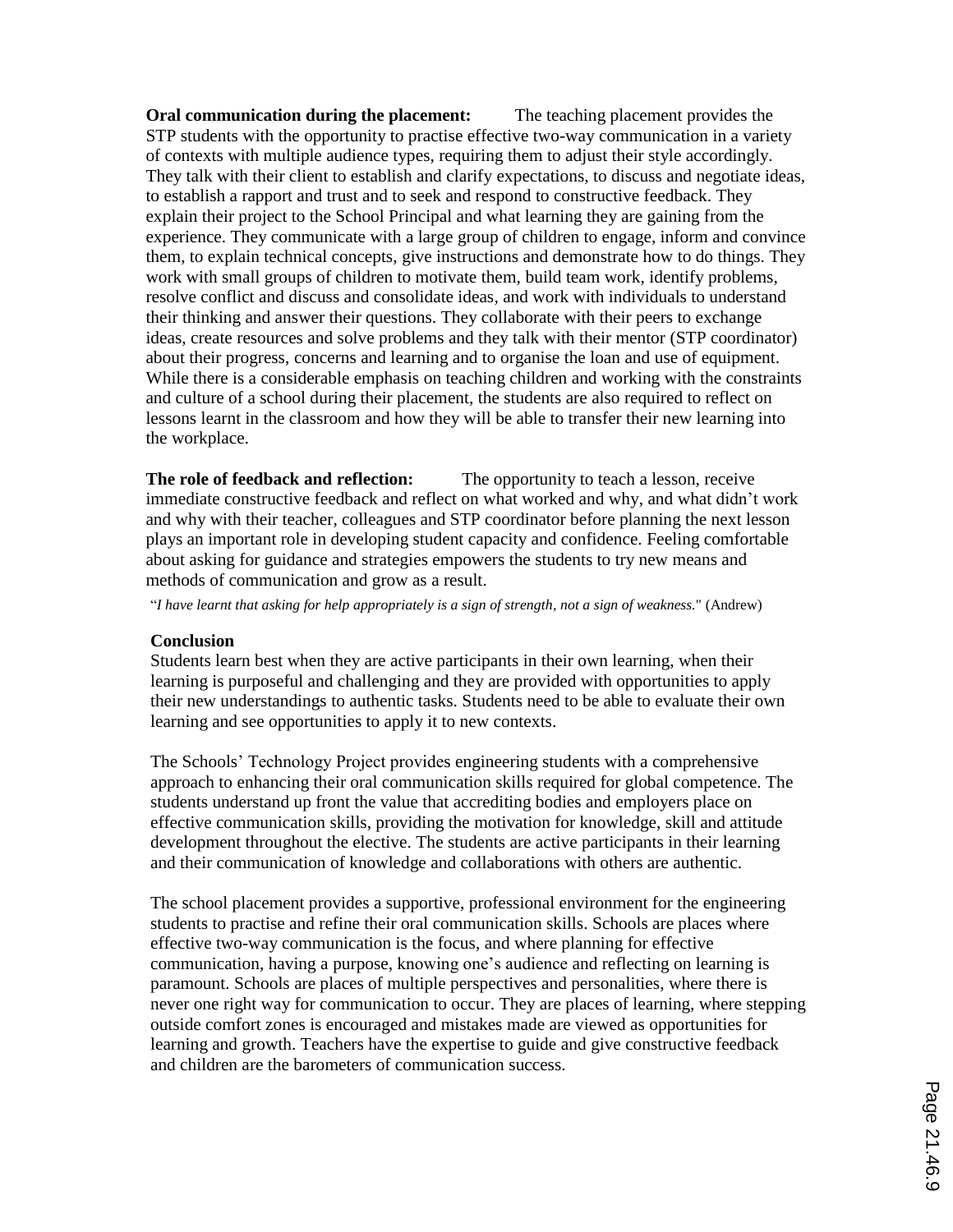### Bibliography

- 1. Jonassen, D., J. Strobel, and C.B. Lee, *Everyday problem solving in engineering: Lessons for engineering educators.* Journal of engineering education, 2006. **95**(2): pp. 139-151.
- 2. Mansilla, V.B. and A. Jackson, *Educating for Global Competence: Preparing Our Youth to Engage the World*, 2011.
- 3. Downey, G.L., et al., *The globally competent engineer: Working effectively with people who define problems differently.* Journal of Engineering Education, 2006. **95**(2): p. 1.
- 4. Trevelyan, J.P. *Engineering education requires a better model of engineering practice*. in *Proceedings of the Research in Engineering Education Symposium*. 2009.
- 5. Chan, A.D. and J. Fishbein, *A global engineer for the global community.* The Journal of Policy Engagement, 2009. **1**(2): pp. 4-9.
- 6. Riemer, M.J., *English and communication skills for the global engineer.* Global Journal of Engineering Education, 2002. **6**(1): pp. 91-100.
- 7. Siller, T.J., et al., *Development of undergraduate students' professional skills.* Journal of Professional Issues in Engineering Education and Practice, 2009. **135**(3): pp. 102-108.
- 8. Iles, P., *Learning to work with difference.* Personnel Review, 1995. **24**(6): pp. 44-60.
- 9. Dowell, E.H. *Introduction: Four Carrots and a Stick*. Available from: http://wac.colostate.edu/llad/v3n2/dowell.pdf.
- 10. Darling, A.L. and D.P. Dannels, *Practicing engineers talk about the importance of talk: A report on the role of oral communication in the workplace.* Communication Education, 2003. **52**(1): pp. 1-16.
- 11. Fink, L.D., S. Ambrose, and D. Wheeler, *Becoming a professional engineering educator: A new role for a new era.* Journal of Engineering Education, 2005. **94**(1): pp. 185-194.
- 12. Felder, R.M., et al., *The future of engineering education II. Teaching methods that work.* Chemical Engineering Education, 2000. **34**(1): pp. 26-39.
- 13. Duderstadt, J.J., *Engineering for a Changing Road, A Roadmap to the Future of Engineering Practice, Research, and Education.* 2007.
- 14. Furco, A., *Service-learning: A balanced approach to experiential education.* Expanding boundaries: Serving and learning, 1996. **1**: pp. 1-6.
- 15. Hurd, C.A. *Is Service-Learning Effective?: A Look at Current Research*. 2006; Available from: http://tilt.colostate.edu/sl/faculty/Is\_Service-Learning\_Effective.pdf.
- 16. Trevelyan, J. *Engineering students need to learn to teach*. in *Frontiers in Education Conference (FIE), 2010 IEEE*. 2010. IEEE.
- 17. Trevelyan, J.P. *Mind the gaps: engineering education and practice*. in *The 21 st Annual Conference for the Australasian Association for Engineering Education*. 2010.
- 18. Lee, D.M.S., *Social ties, task-related communication and first job performance of young engineers.* Journal of Engineering and Technology Management, 1994. **11**(3–4): pp. 203-228.
- 19. University', M. *The Monash Passport*. Available from: http://opvclt.monash.edu.au/passport/.
- 20. Hall, P. *Primary school-made prosthetic legs a step ahead in science education* 2011; Available from: http://www.premier.vic.gov.au/media-centre/media-releases/1878-primary-school-made-prostheticlegs-a-step-ahead-in-science-education.html
- 21. Nair, C.S., A. Patil, and P. Mertova, *Re-engineering graduate skills - a case study.* European Journal of Engineering Education, 2009. **34**(2): pp. 131-139.
- 22. Baddeley, A., *The magical number seven: Still magic after all these years?* Psychological Review, 1994. **101**(2): pp. 353-356.
- 23. Bringle, R.G. and J.A. Hatcher, *Reflection in service learning: Making meaning of experience.* Educational Horizons, 1999. **77**: pp. 179-185.
- 24. Chaiken, S. and A.H. Eagly, *Communication modality as a determinant of message persuasiveness and message comprehensibility.* Journal of Personality and Social Psychology, 1976. **34**(4): p. 605.
- 25. Hatton, N. and D. Smith, *Reflection in teacher education: Towards definition and implementation.* Teaching and teacher education, 1995. **11**(1): pp. 33-49.
- 26. Novak, J.D. and A.J. Cañas, *The theory underlying concept maps and how to construct and use them.* Florida Institute for Human and Machine Cognition Pensacola Fl, Available from: www. ihmc. us.[http://cmap. ihmc. us/Publications/ResearchPapers/T heoryCmaps/TheoryUnderlyingConceptMaps. htm], 2008. **284**.
- 27. Hattie, J. and H. Timperley, *The power of feedback.* Review of educational research, 2007. **77**(1): pp. 81-112.
- 28. Bybee, R.W., et al., *The BSCS 5E instructional model: Origins and effectiveness.* Colorado Springs, CO: BSCS, 2006.